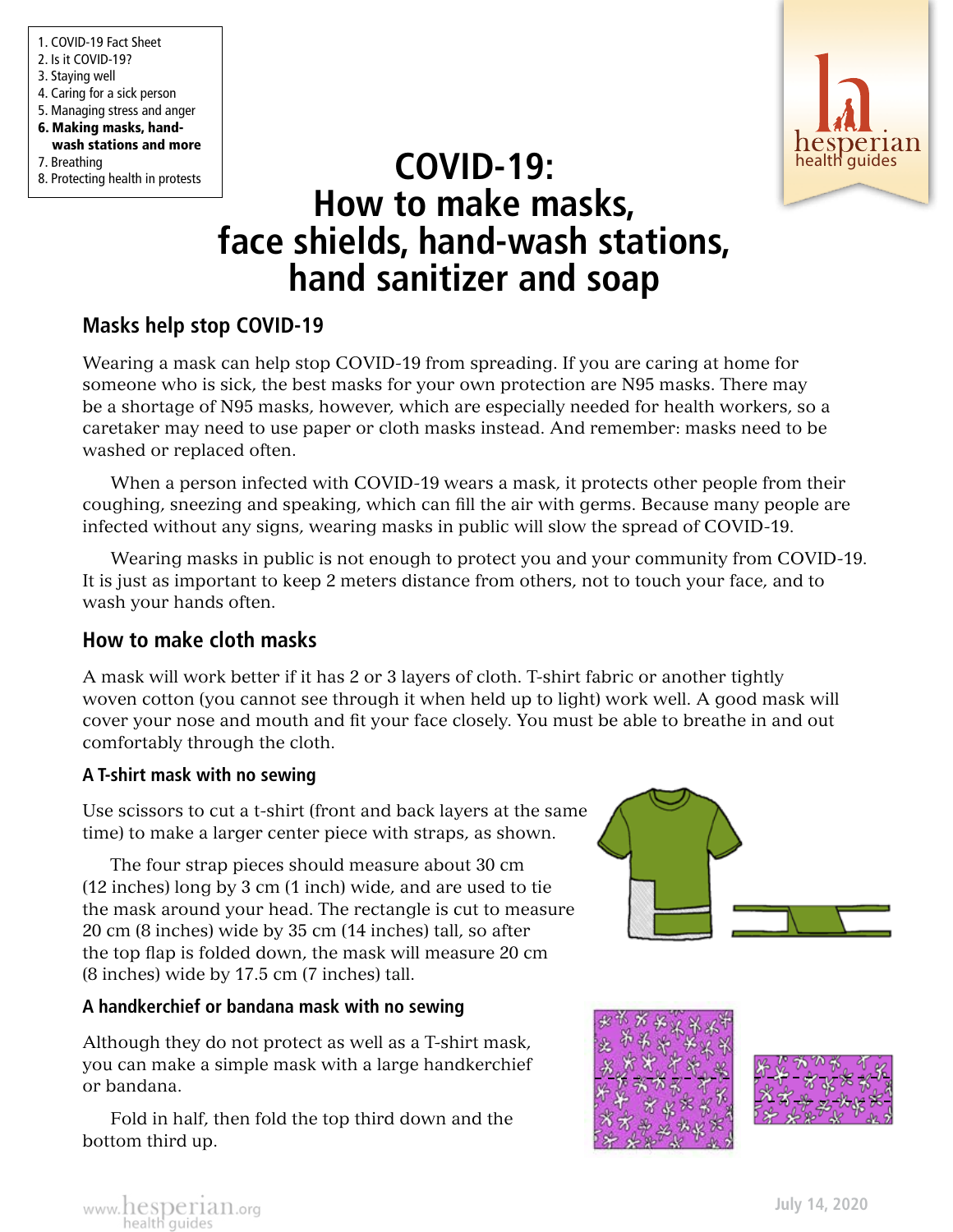www.hesperian.org

Add 2 rubber bands or hair ties, and fold each end toward the center.

Tuck the ends into each other. Put the cloth on your face, hook the rubber bands behind your ears, and spread the cloth to fully cover your nose and chin.

#### **A simple mask to sew**

Cut two pieces of cloth 25 cm by 15 cm (10 inches by 6 inches). Place one on top of the other so you have two layers of cloth.

Hem the long sides by folding each one over 1 cm (¼ inch) and sewing them down.

Fold the short sides over 1.5 cm  $(\frac{1}{2}$  inch) and sew them, leaving space for strings or elastic to be threaded through.

Thread strings or elastic through each side with a large needle or bobby pin. Make them into loops that go over your ears to hold the mask. Or you can use longer strings to tie the mask behind your head instead of over your ears.

# **How to make a face shield**

The virus in droplets can enter the body through the eyes. This face shield made from a 2-liter soda bottle protects the face and eyes. Because it doesn't fit closely around the mouth and nose, it isn't good protection for breathing, so wear a mask under it. If you are working with deaf or hard-of-hearing people, use the shield without a mask so they can read your lips.

Use an uncolored, clear bottle with straight sides.

Cut off the bottom near the base, and the top near the opening.

Cut from top to bottom. Cut some off of each side so the shield does not cover your ears, and trim the corners to make them rounded.

Glue a pad, such as pieces of sponge or rolled-up cloth, onto the top of the shield for your forehead. This increases comfort and stops droplets from entering the face shield from above.

Punch or burn a hole through the two upper corners, and tie some string or cloth strips through to hold the face shield on.

To keep your breath from fogging up the face shield, mix a spoonful of detergent in a bowl of water and dip the shield in it. Let it dry before you put it on. Remember to clean the face shield often.





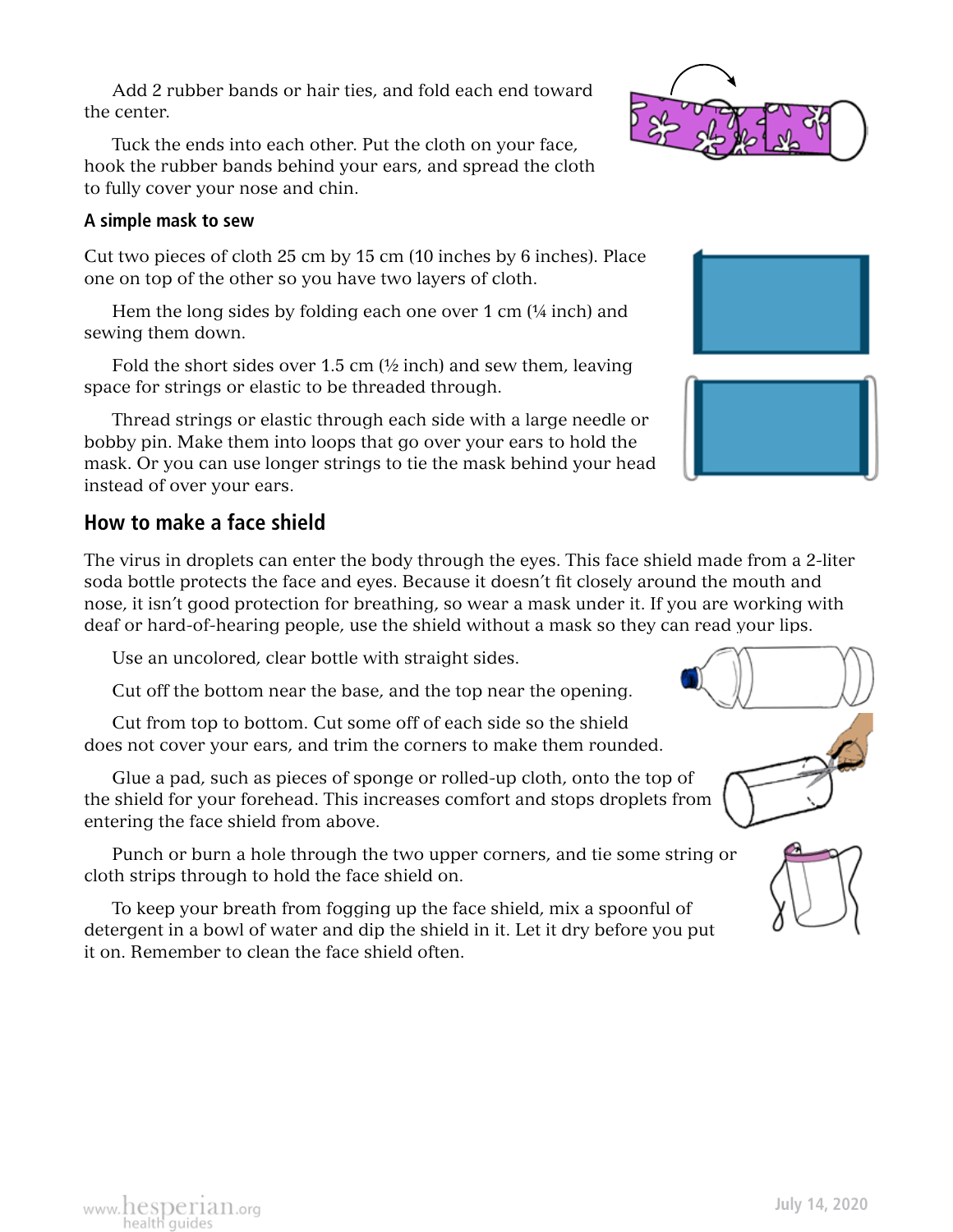

# **Soap and other options for cleaning hands**

Washing hands with soap and water is an important way to prevent illness, including COVID-19. Any soap or detergent for washing the body, hair, clothing or dishes can be used to wash your hands. It can be solid, liquid, powder or paste.

If you have nothing else, use ashes, sand, or mud. Rub hands together as if you were using soap and rinse well. Or you can make:

**Crude soap:** Throw one or two handfuls of ash from a hardwood fire into a pan with leftover grease still warm from cooking. Mix together well.

**Alcohol-based hand rub:** Mix 2 parts isopropyl or rubbing alcohol (99% alcohol) with 1 part water, aloe vera gel (from the inside of the leaves), or glycerol.

**Bleach-based hand wash:** Mix 34 parts water to 1 part 3.5% household bleach (3 teaspoons of bleach in 1/2 liter of water), or 52 parts water to 1 part 5.25% bleach (2 teaspoons of bleach in 1/2 liter of water). Try not to use this very often and rinse with water after using because this may hurt your skin.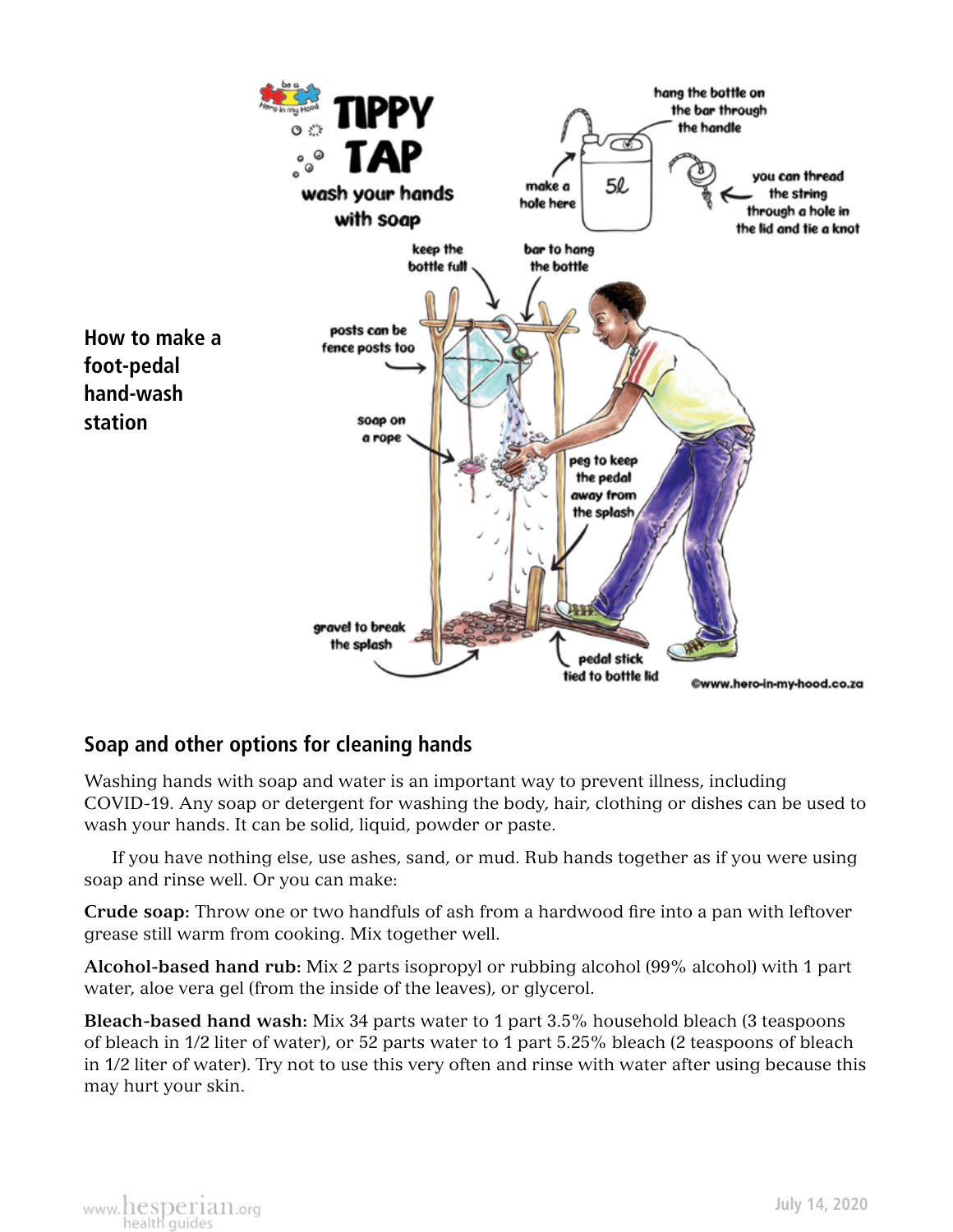## **How to make soap**

To make 4 kilos (9 pounds) of soap you will need:

- Vegetable oil or fat—3 liters (13 cups) of oil or 2.75 kilos (6 pounds) of hard fat. Different oils and fats will give different results. Experiment with what is available.
- Lye—370 grams (13 ounces). Lye is also called caustic soda or sodium hydroxide, and can often be found at a pharmacy.
- Water—1.2 liters (5 cups). It must be "soft" water, such as rain or spring water. To "soften" hard water (well or river water), add ¼ teaspoon of lye for each liter of water. Stir and let sit for a few days. Solids will sink to the bottom. Pour off the softened water for use.

*Warning* Lye can burn the skin and eyes, and harm the lungs. Make soap outside or in a well-ventilated place, and wear glasses, long gloves, clothes that cover the arms and legs, and closed shoes. If your skin is burned by lye, wash right away with cold water and then rinse with vinegar or citrus juice to cool. If even a little splashes on your clothes, you should pour vinegar on it right away so it doesn't soak through and harm you. Your pots, bowls or buckets should be made of stainless steel, fired clay, or cast iron. Lye will damage aluminum pots or bowls and make them leak. When mixing, add lye to water – never the other way around. Finished soaps are left to sit several weeks, so the lye will lose its sting.

#### **Using dirty or rancid fat**

Dirty oil or rancid fat can be used to make soap, but must be cleaned first. To clean, pour the oil or fat into an equal amount of water and bring to a boil. Let it cool, and skim off the oil or fat. If it still smells bad, do it again with new water. If the oil or fat has dirt in it, melt it and pour it through a fine cloth until it is clean.

#### **Perfume**

Perfume or essential oils give soap a pleasant smell. For 4 kilos of soap, use one of the following: 4 teaspoons of sassafras oil, 2 teaspoons of citronella or lavender oil, or 1 teaspoon of clove or lemon oil. For soap that promotes healthy skin, add 1 or 2 teaspoons of oil of neem, moringa, jatropha, baobab or oils people in your community use to protect the skin.

#### **Equipment**

- 2 large pots, bowls, or buckets made of stainless steel, fired clay, or cast iron (not aluminum).
- A bowl or other clean container big enough to hold the fat.
- Wooden spoons or stirring sticks.
- Measuring cups.
- An accurate weighing scale (lye must be weighed).
- Molds. The best molds are shallow wooden boxes that can be pulled apart gently to get the soap out. Small gourds and coconut shells also work.
- Use cloth, waxed paper, or a large flexible leaf to line the molds to make removing the soap easier.